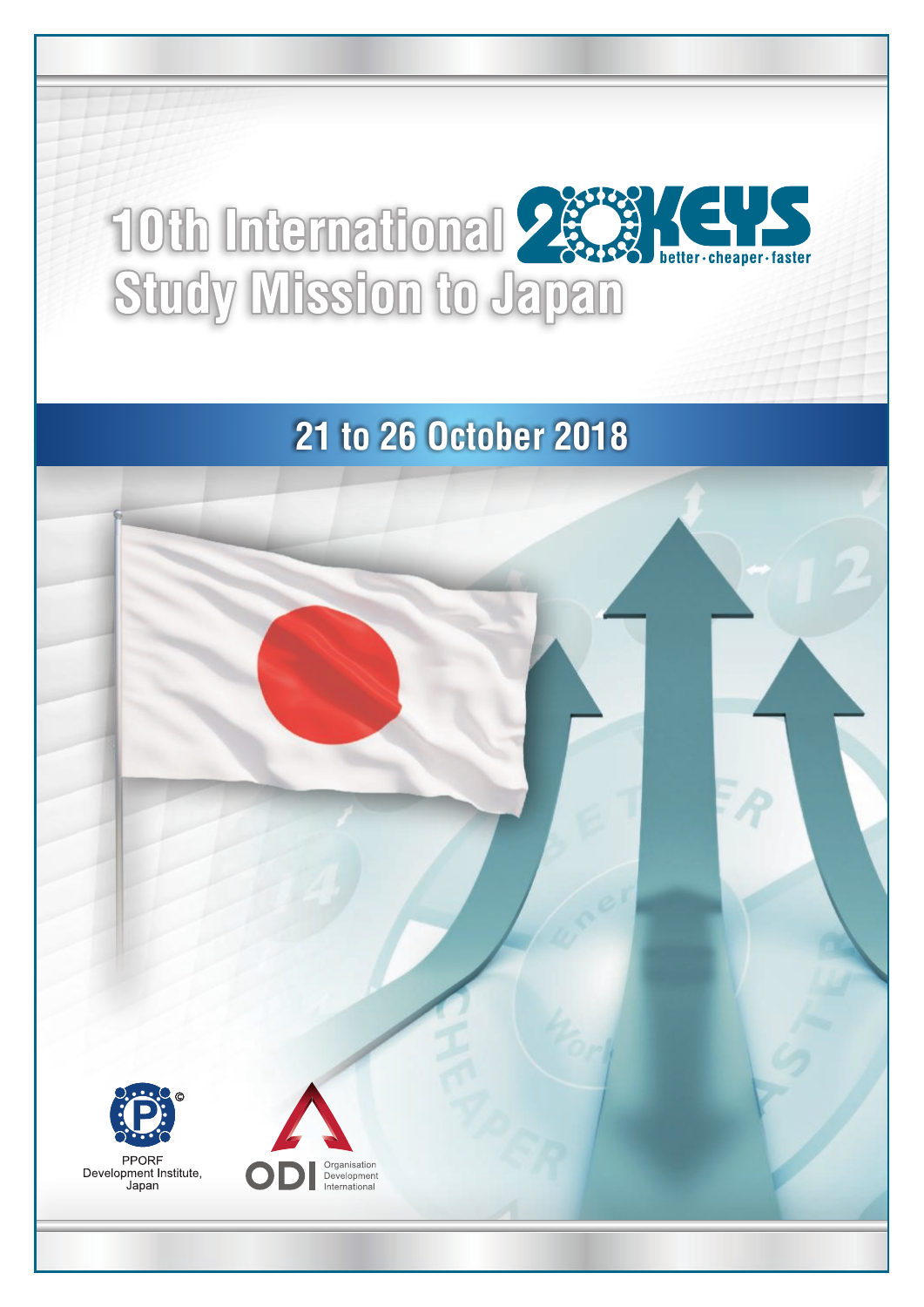## **Sunday, 21 October**

#### **Network meeting for Network Partners (13h00 to 17h30)**

#### **Arrive in Japan**

*Fly into Obihiro Airport – delegates to make their own way to hotel - bus service available between airport and hotel*

**Starting Point of tour** - Book into **Hotel Nikko Northland Obihiro**

**Welcome Dinner** at Hotel for all delegates



### **Monday, 22 October**

**Visit to Toyo Printing** PDI client - Implementing 20 Keys for 6 years



**Visit to Panasonic Switching Technologies** Relays for automobiles

**Visit to Anzai Production Company** PDI client - Implementing 20 Keys for 15 years Sorting machines for rice, beans, sea food and plastic



人東洋印刷株式会社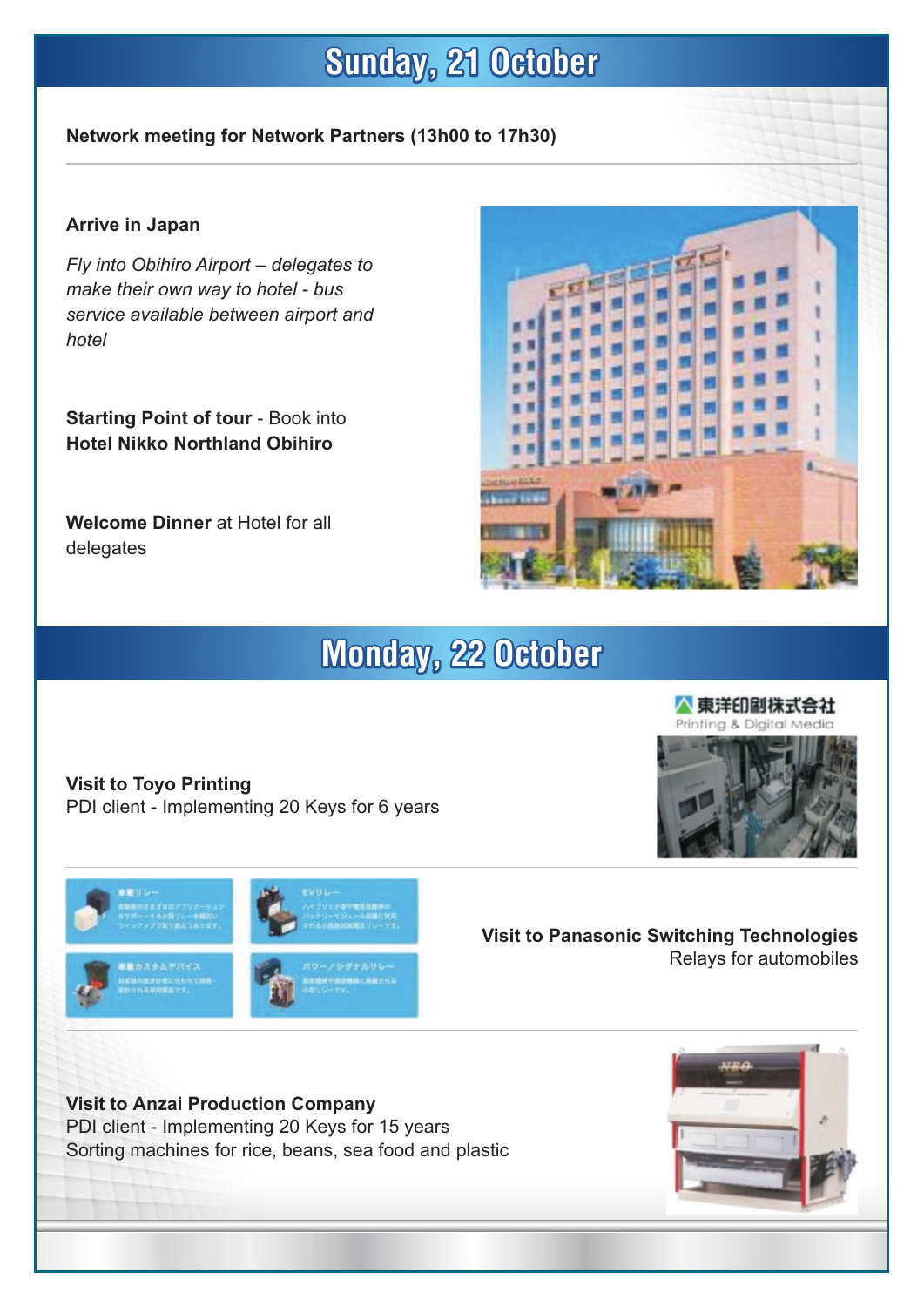## **Tuesday, 23 October**

#### **Book out of hotel**

**Visit to Toyo Agricultural Machinery Manufacturing** PDI client - Implementing 20 Keys for 32 years

#### **Fly from Obihiro to Tokyo (Haneda Airport)**

*Flight JL574 (depart 15h35 and arrive 17h20) - delegates can book this flight themselves - US\$120 will then be deducted from tour price*



**Book into Utsunomiya Tobu Hotel Grande**

**Visit to Maruha Nichiro Food, Utsunomiya Factory**

PDI client - Implementing 20 Keys for 6 years

## **Wednesday, 24 October**

#### **Book out of hotel**

*Luggage will be sent by truck from hotel to Nagoya*

#### **Sightseeing - Toshogu Shrine, Nikko**

#### *Included in price*

Toshogu Shrine is the final resting place of Tokugawa Ieyasu, the founder of the Tokugawa Shogunate that ruled Japan for over 250 years until 1868. Ieyasu is enshrined at Toshogu as the deity Tosho Daigongen, "Great Deity of the East Shining Light". Initially a relatively simple mausoleum, Toshogu was enlarged into the spectacular complex seen today by Ieyasu's grandson Iemitsu during the first half of the 1600s



Marine products - fish sausages



**Depart factory for Nagoya** *By bus and 2 Shinkansen trains*

**Book into Nagoya JR Gate Tower Hotel**



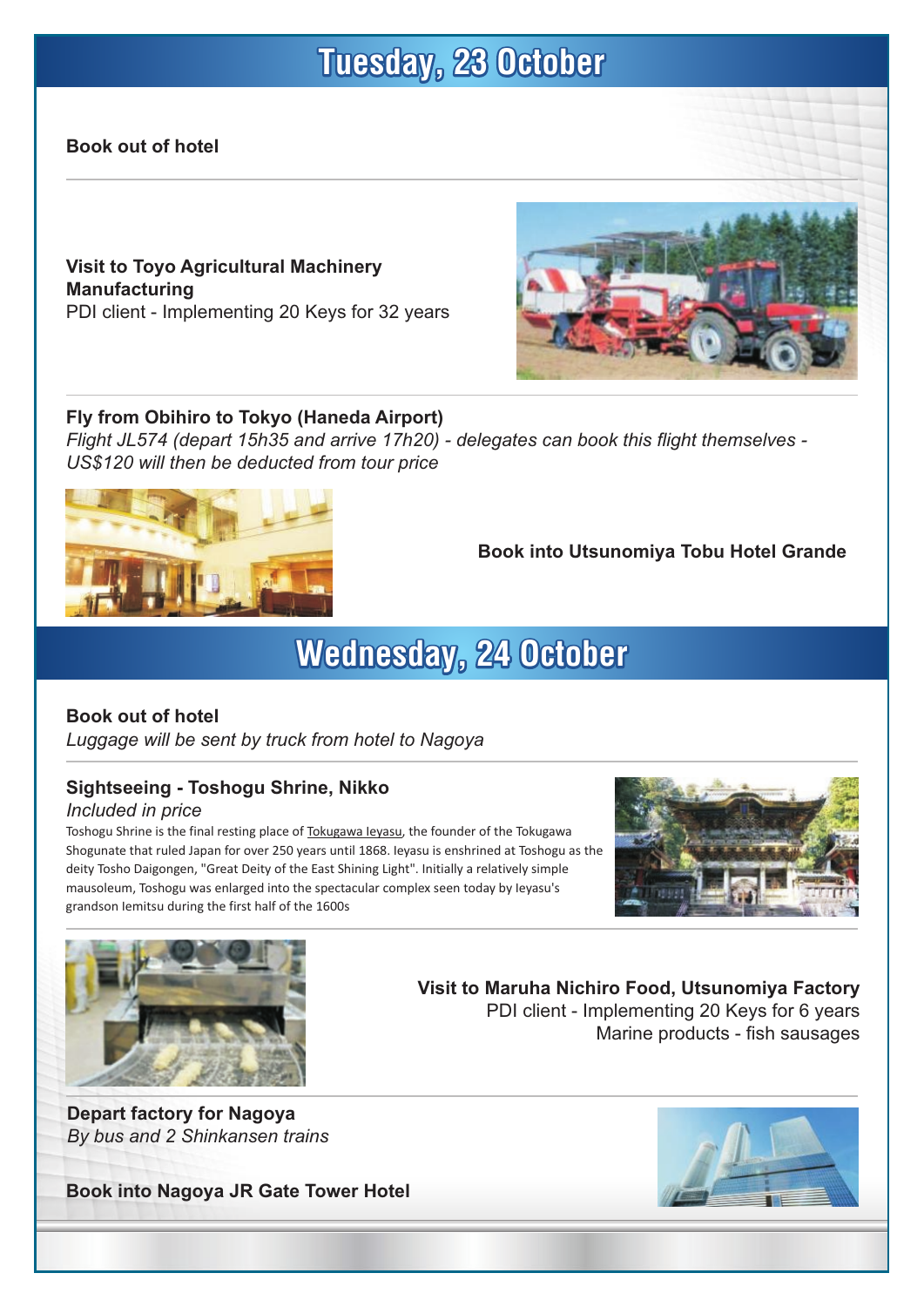## **Thursday, 25 October**

**Visit to Yakalt** Dairy products





**Visit to Toyota** Automobile assembly factory

## **Friday, 26 October**

**Book out of hotel**

**Visit to Pfizer**



**Depart for Tokyo** *By Shinkansen train*

**Arrive at Tokyo Station at 17h00 - End of Tour** Make own way to Airport Haneda Airport closest – about 40 mins by train Travel time for delegates who are leaving from Narita Airport is about 1 hour

**Fly back home**